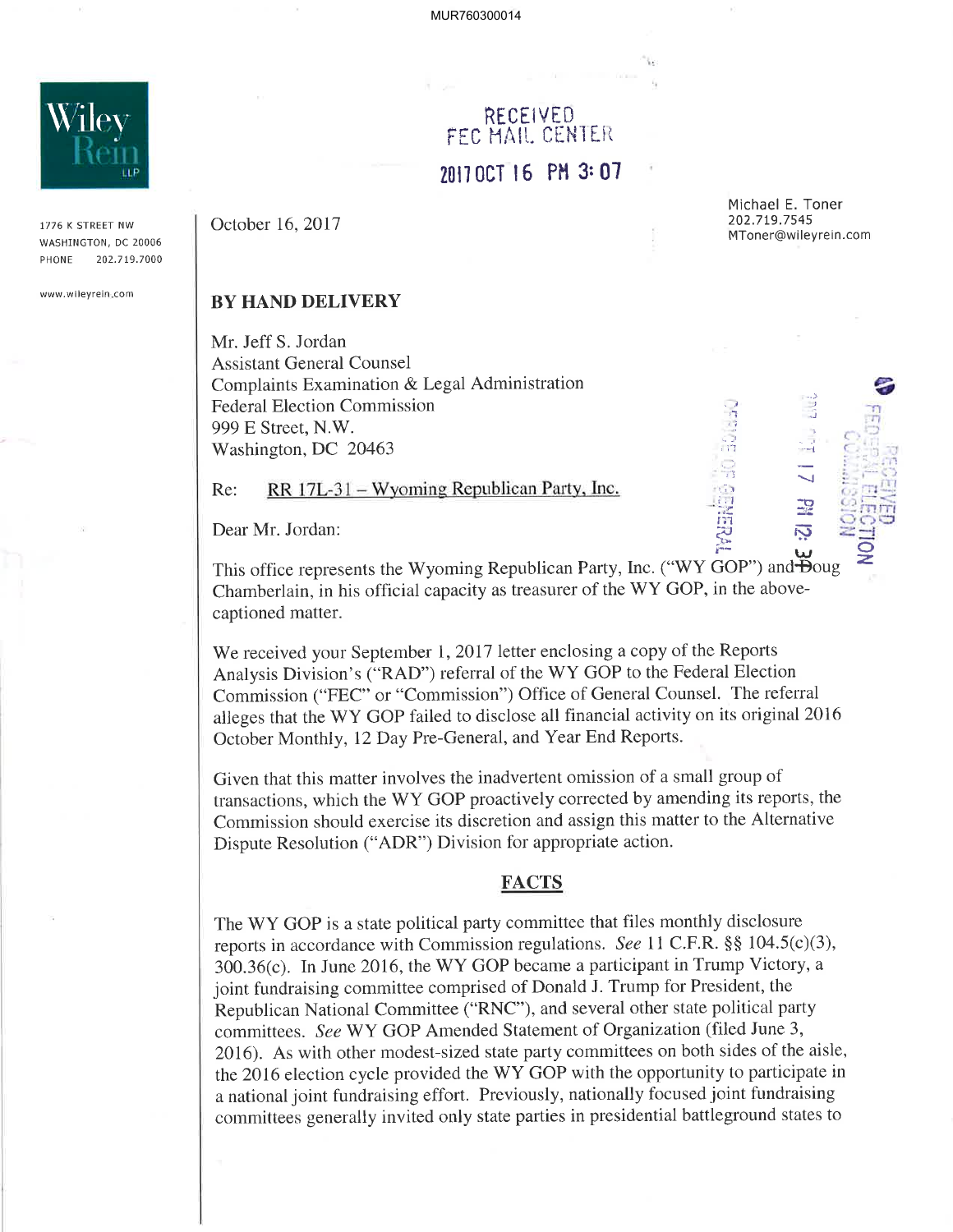

Mr. Jeff S. Jordan October 16,2017 Page 2

participate in such efforts. Trump Victory was the first joint fundraising committee in which the WY GOP participated during the last 20 years.

On September 30, 2016, the WY GOP received its first transfer of joint fundraising proceeds from Trump Victory. Later that same day, the WY GOP transferred these funds to the RNC and paid a fee for the transfer. Similar transfers were received and made on October 17,2016, December 2,2016, and December 16, 2016.

Due to a miscommunication between two WY GOP vendors, the September 30, 2016, October 17, 2016, December 2, 2016, and December 16, 2016 transfers and fees were inadvertently not disclosed on the WY GOP's original reports filed with the FEC. After the WY GOP realized that its reports did not disclose the transfers, it acted on its own accord and proactively amended the reports.

## **DISCUSSION**

For the reasons set forth below, the Commission should refer this matter to ADR for appropriate disposition:

First, this matter involves only a small group of inadvertently omitted transactions, and the referral is not indicative of ongoing or widespread compliance issues. The only Requests for Additional Information ("RFAIs") that the WY GOP received regarding reports covering 2O16 arc the RFAIs at issue in this matter, and the WY GOP has not received any RFAIs regarding its reports covering 2011.

Second, the WY GOP proactively amended its reports to disclose the transfers prior to receiving any RFAIs from RAD regarding the omission. Since Trump Victory and the RNC reported the transfers, RAD would have sent the WY GOP RFAIs questioning the missing transfers if the WY GOP had not first amended its reports.

Third, Trump Victory and the RNC disclosed the transfers at issue on or before the applicable reporting deadlines. Accordingly, the WY GOP's inadvertent reporting errors did not prevent timely public disclosure of the transfers. Specifically, Trump Victory duly disclosed the transfers it made to the WY GOP on its 2016 October Quarterly Report (filed October 15, 2016), its 2016 12 Day Pre-General Report (filed October 27, 2016), and its  $2016$  Year End Report (filed January 31, 2017). Moreover, the RNC duly disclosed the transfers it received from the WY GOP on its 2016 October Monthly Report (filed October 2O,2016), its 2016 12Day Pre-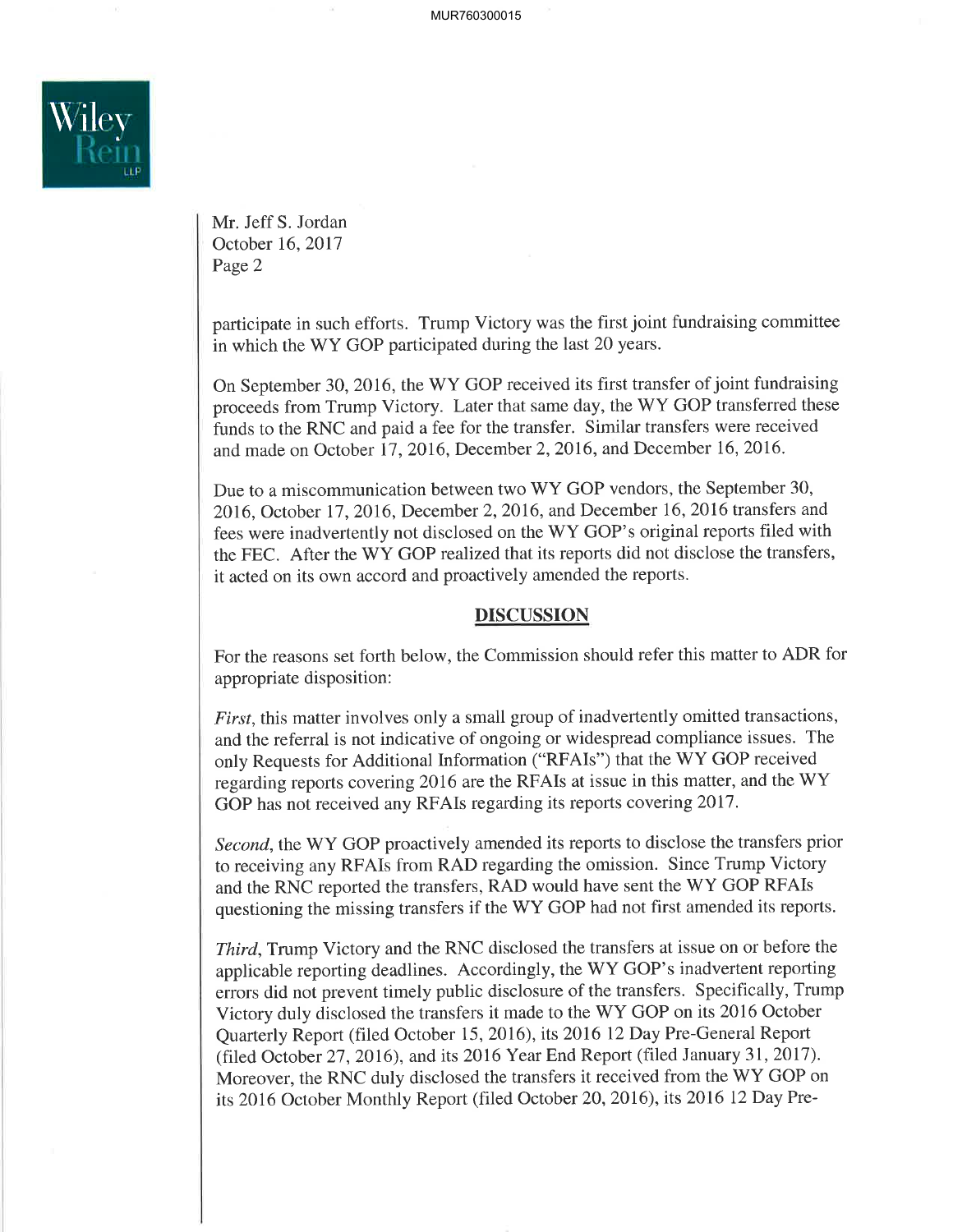

Mr. Jeff S. Jordan October 16,2017 Page 3

General Report (filed October 27, 2016), and its 2016 Year End Report (filed January 31, 2017).

Finally, based on a review of the public record, a number of Democratic and Republican state party committees alike filed similar amendments to reports covering the 2016 cycle to correct inadvertent omissions of joint fundraising and national party transfers. The 2016 election cycle provided modest-sized state parties with increased opportunities to participate in joint fundraising committees, and for many state parties—including the WY GOP—it was the first time they had participated in a joint fundraising effort in several election cycles. Given that these reporting issues appear to have impacted multiple committees on both sides of the aisle, an efficient way to prevent a recurrence of these issues would be to allow a collaborative undertaking with ADR for this matter and all similar matters pending before the Commission.

 $*$ 

For all of the reasons set forth above, the Commission should exercise its discretion and assign this matter to ADR for appropriate disposition.

Respectfully Submitted,

Michael E. Toner Brandis L. Zehr

cc: Chairman Steve T. Walther Vice Chair Caroline C. Hunter Commissioner Ellen L. Weintraub Commissioner Lee E. Goodman Commissioner Matthew S. Petersen